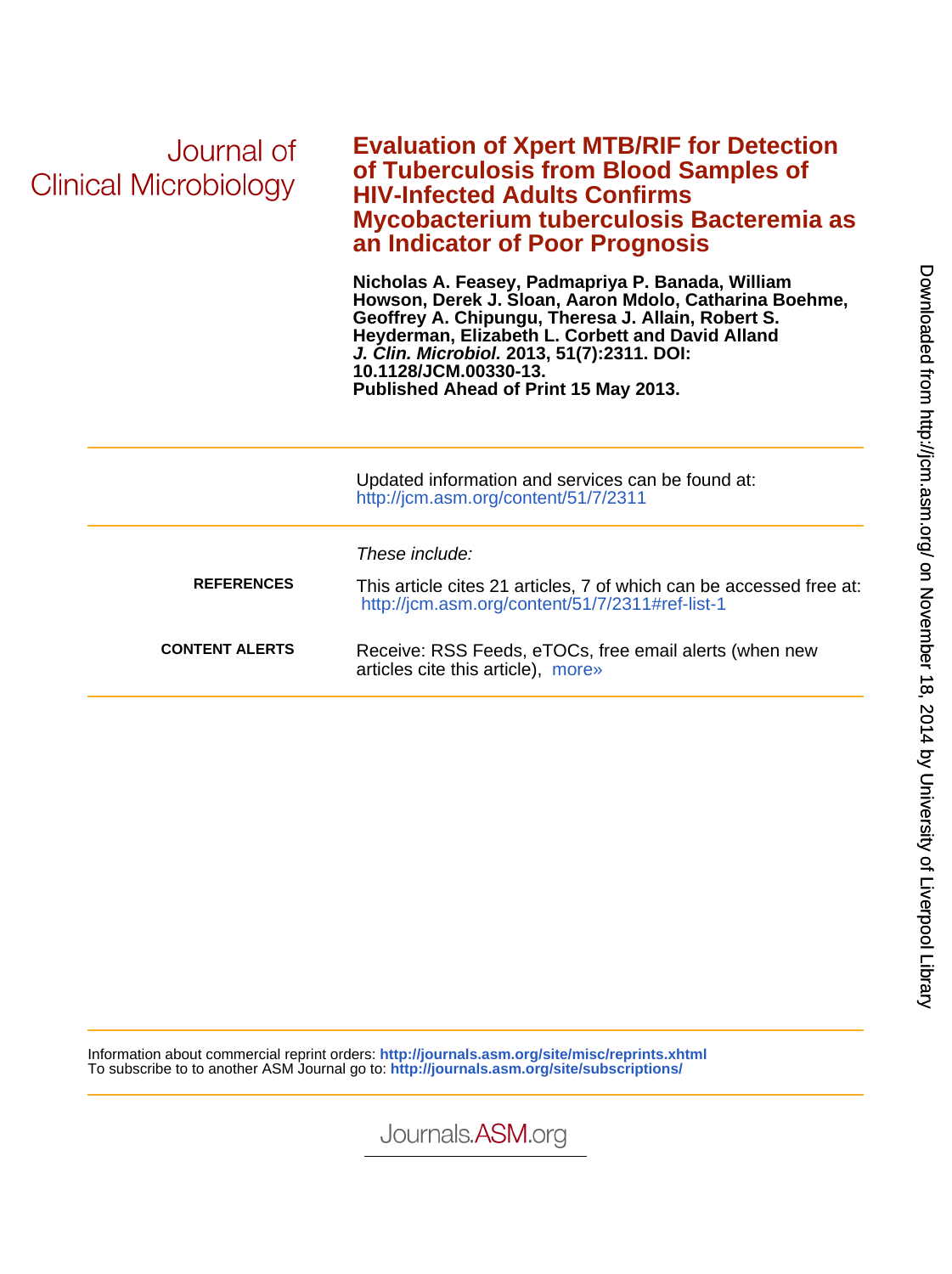

# **Evaluation of Xpert MTB/RIF for Detection of Tuberculosis from Blood Samples of HIV-Infected Adults Confirms** *Mycobacterium tuberculosis* **Bacteremia as an Indicator of Poor Prognosis**

## **Nicholas A. Feasey, a,b,e Padmapriya P. Banada, <sup>c</sup> William Howson, <sup>d</sup> Derek J. Sloan, a,e,f Aaron Mdolo, <sup>a</sup> Catharina Boehme, g Geoffrey A. Chipungu, <sup>h</sup> Theresa J. Allain, <sup>e</sup> Robert S. Heyderman, a,d Elizabeth L. Corbett, a,i David Allandc**

Malawi-Liverpool Wellcome Trust Clinical Research Program, University of Malawi College of Medicine, Blantyre, Malawi<sup>a</sup>; Institute of Translational Medicine, University of Liverpool, Liverpool, United Kingdom<sup>b</sup>; Division of Infectious Disease, Department of Medicine, New Jersey Medical School, University of Medicine and Dentistry of New Jersey, Newark, New Jersey<sup>c</sup>; Liverpool School of Tropical Medicine, Liverpool, United Kingdom<sup>d</sup>; Department of Medicine, University of Malawi College of Medicine, Blantyre, Malawi<sup>e</sup>; Institute of Global Health, University of Liverpool, Liverpool, United Kingdom<sup>f</sup>; Foundation for Innovative New Diagnostics, Geneva, Switzerland<sup>9</sup> ; Department of Pathology and Medical Laboratory Sciences, University of Malawi College of Medicine, Blantyre, Malawih; London School of Hygiene and Tropical Medicine, London, United Kingdom<sup>i</sup>

**Tuberculosis (TB) remains a leading cause of death among HIV-infected adults, in part because of delayed diagnosis and therefore delayed initiation of treatment. Recently, the Gene-Xpert platform, a rapid, PCR-based diagnostic platform, has been validated for the diagnosis of TB with sputum. We have evaluated the Xpert MTB/RIF assay for the diagnosis of** *Mycobacterium tuberculosis* **bacteremia and investigated its impact on clinical outcomes. Consecutive HIV-infected adults with fever and cough presenting to Queen Elizabeth Central Hospital, Blantyre, Malawi, were recruited and followed up for 2 months. At presentation, three sputum samples were examined by smear, culture, and Xpert MTB/RIF assay for the presence of** *M***.** *tuberculosis* **and blood was drawn for PCR with Xpert, for mycobacterial culture (Myco/F Lytic), and for aerobic culture. One hundred four patients were recruited, and 44 (43%) were sputum culture positive for** *M***.** *tuberculosis***. Ten were Xpert blood positive, for a sensitivity of 21% and a specificity of 100%. The 2-week mortality rate was significantly higher among patients who were Xpert blood positive than among those who were negative (40% versus 3%; multivariate odds ratio [OR] for death if positive, 44; 95% confidence interval [CI], 3 to 662). This effect persisted on assessment of the mortality rate at 2 months (40% versus 11%; OR, 5.6; 95% CI, 1.3 to 24.6). When screening uncomplicated patients presenting with a productive cough for pulmonary TB, Xpert blood offers no diagnostic advantage over sputum testing. Despite this, Xpert blood positivity is highly predictive of early death and this test rapidly identifies a group of patients in urgent need of initiation of treatment.**

**T**uberculosis (TB) remains a leading cause of morbidity and mortality in HIV-infected adults, yet it is frequently difficult to diagnose, especially when the focus of infection is extrapulmonary. Autopsy studies in sub-Saharan Africa have revealed a high frequency of undiagnosed disseminated *Mycobacterium tuberculosis* infection in HIV-infected patients [\(1](#page-6-0)[–3\)](#page-6-1). Several studies have also reported a high prevalence of *M*. *tuberculosis* bacteremia, a form of disseminated TB [\(4–](#page-6-2)[9\)](#page-6-3). The clinical presentation of *M*. *tuberculosis* bacteremia mimics other bloodstream infections (BSIs), making it particularly difficult to identify and treat. Therefore, diagnostic tests that allow the early identification of *M*. *tuberculosis* bacteremia are urgently needed.

In addition to the clinical importance of *M*. *tuberculosis* bacteremia, several studies have established the potential of blood for TB detection by both culture and nucleic acid amplification test (NAAT) [\(10–](#page-6-4)[14\)](#page-6-5). Blood is an attractive sample type for TB diagnosis, especially for patients who are unable to expectorate or have paucibacillary sputum loads. Blood could be especially useful for HIV-infected patients, given their higher likelihood of sputum culture-negative, disseminated, or extrapulmonary TB [\(10,](#page-6-4) [11\)](#page-6-6). Blood can be more reliably collected than sputum and does not pose the same respiratory biohazard either at collection or on processing within the laboratory environment.

Previous NAAT-based *M*. *tuberculosis* bacteremia studies have had mixed results, with sensitivities of TB detection in peripheral blood of 2 to 55% [\(10](#page-6-4)[–14\)](#page-6-5). The Xpert MTB/RIF is a NAAT that has recently been evaluated for the diagnosis of TB with sputum. This platform provides highly sensitive and specific detection of *M. tuberculosis* directly in untreated sputum in less than 2 h [\(15\)](#page-6-7), but the assay cartridges hold a volume of only 1 ml. To improve the sensitivity of detection in blood, a lysis and centrifugation protocol was developed to enable 20 ml of blood to be tested in a single Xpert MTB/RIF assay, [as reported in the accompanying](http://dx.doi.org/10.1128/JCM.00332-13) [article](http://dx.doi.org/10.1128/JCM.00332-13) [\(16\)](#page-6-8). Proof-of-principle data obtained with blood spiked with BCG suggested that this protocol could detect *M*. *tuberculosis* in blood with limits of detection of  $\geq$ 95% at 10 CFU/ml and 33% at 0.5 CFU/ml, which are in the range needed for detection of *M*. *tuberculosis* bacteremia in patients with HIV infection.

In this study, we prospectively evaluated the role of the Xpert MTB/RIF platform in the diagnosis of *M*. *tuberculosis* bacteremia in HIV-infected Malawian patients presenting to hospital with high clinical suspicion of TB. We investigated the diagnostic util-

Received 4 February 2013 Returned for modification 18 April 2013 Accepted 3 May 2013

Published ahead of print 15 May 2013

Address correspondence to Nicholas A. Feasey, nfeasey@liverpool.ac.uk.

Copyright © 2013 Feasey et al. This is an open-access article distributed under the terms of the [Creative Commons Attribution 3.0 Unported license.](http://creativecommons.org/licenses/by/3.0/) [doi:10.1128/JCM.00330-13](http://dx.doi.org/10.1128/JCM.00330-13)

Downloaded from http://jcm.asm.org/ on November 18, 2014 by University of Liverpool Library on November 18, 2014 by University of Liverpool Library <http://jcm.asm.org/> Downloaded from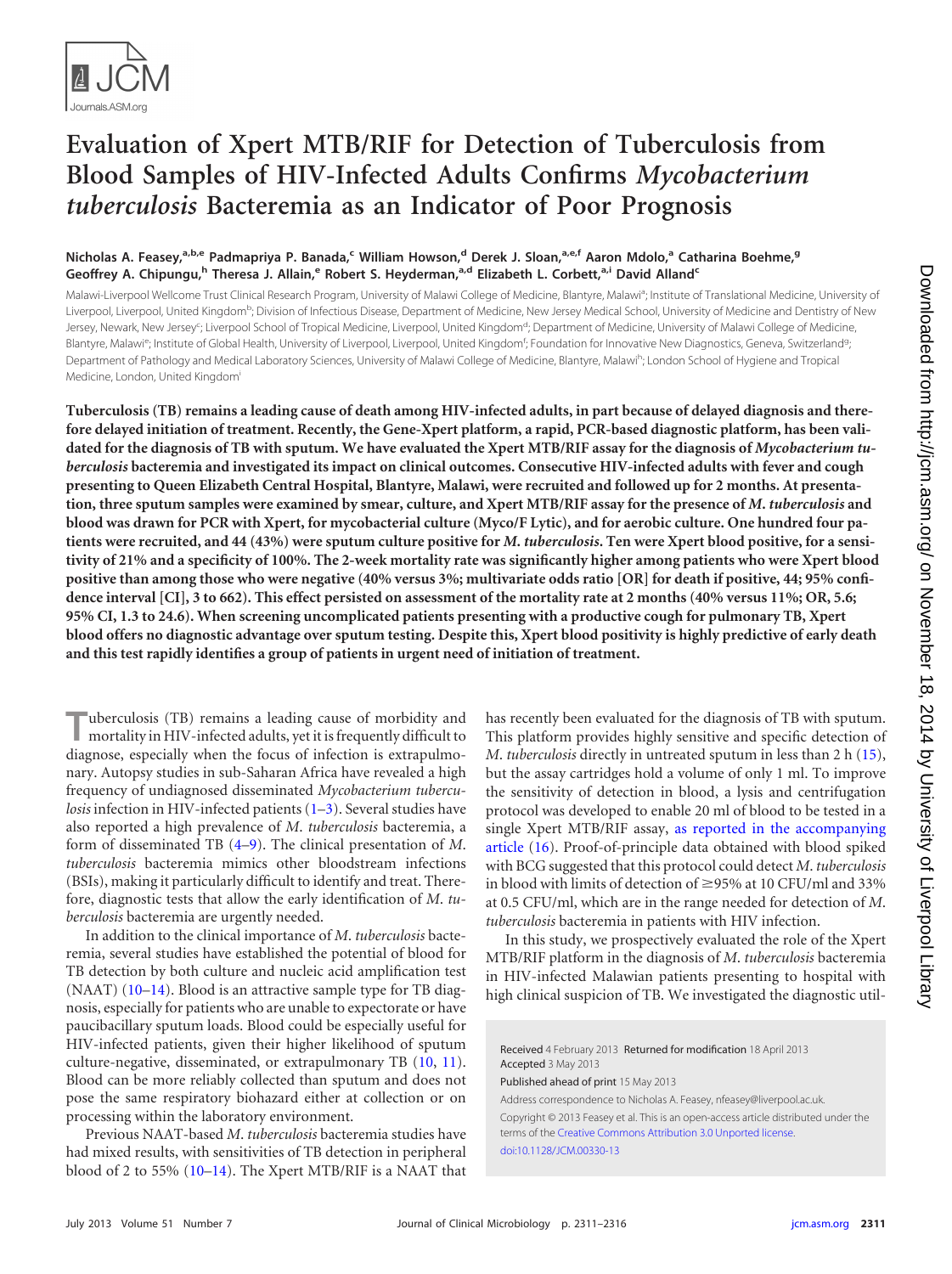ity of blood, directly compared the NAAT with standard mycobacterial blood culture (Myco/F Lytic) for the diagnosis of *M*. *tuberculosis* bacteremia, and investigated *M*. *tuberculosis* bacteremia as a risk factor for early death.

### **MATERIALS AND METHODS**

**Study design and population.** An observational cohort study was designed to evaluate the Xpert MTB/RIF assay for the detection of *M*. *tuberculosis* in whole blood of HIV-positive, symptomatic adults, aiming to establish whether there is potential value in sampling blood to diagnose TB.We recruited patients with HIV infection, fever of greater than 38.5°C, and cough for at least 1 week in a setting with a high prevalence of TB who were therefore highly like to have TB.

**Setting.** Malawi is a sub-Saharan African country with a high prevalence of HIV (estimated at 17.4% in 2010) [\(17\)](#page-6-9) and where the rate of death in the first 2 months of TB treatment remains high [\(18,](#page-6-10) [19\)](#page-6-11). Queen Elizabeth Central Hospital (QECH) is a 1,000-bed teaching hospital in Blantyre, one of the two largest cities in Malawi, serving a population of approximately 1 million people. Currently, however, routine microbiological investigation of inpatients for TB is limited to microscopy of a set of two sputum smears for acid-fast bacilli.

**Study procedures.** Baseline demographic and clinical information was collected. All patients underwent a standard evaluation including HIV testing, CD4 cell counting, and blood culture with an aerobic bottle (BacT/Alert; bioMérieux). An additional 20 ml of blood was collected in acid-citrate-dextrose solution B (ACD-B) tubes for the Xpert MTB/RIF assay, and a further 10 ml was collected for mycobacterial blood culture in Myco/F Lytic bottles. Three sputum samples were obtained (spot, morning, spot), two for standard smear and mycobacterial culture and one for Xpert MTB/RIF testing. Third-generation Xpert MTB/RIF cartridges were used, which have European Union Conformité Européenne *in vitro* diagnostic approval but which are not yet approved in the United States. The treatment of patients diagnosed with TB was in accordance with Malawi national guidelines [\(20\)](#page-6-12). All patients were followed up by the study team at 2, 4, and 8 weeks.

**Case definitions.** The following case definitions were used: first, bacteriologically confirmed TB indicated by (i) two or more positive sputum smears (from three specimens), (ii) positive growth of *M*. *tuberculosis* in one or more sputum (two specimens) or blood (one specimen) cultures, or (iii) a positive sputum Xpert MTB/RIF result (one specimen); second, treated unconfirmed TB, i.e., patients without bacteriologically confirmed TB treated on the basis of clinical or radiological suspicion; and third, not TB, i.e., patients who were culture and Xpert MTB/RIF negative and not treated for TB.

**Laboratory methods.** All aerobic blood culture isolates were identified by standard diagnostic techniques [\(21\)](#page-6-13). Organisms routinely found as part of the normal skin or oral flora were considered to be contaminants, including coagulase-negative staphylococci, diphtheroids, *Bacillus* species, and alpha-hemolytic streptococci other than *Streptococcus pneumoniae* (after clinical consideration of endocarditis). Antibiotic susceptibility testing was performed by the disc diffusion method according to British Society of Antimicrobial Chemotherapy standards [\(22\)](#page-6-14).

Smears made from both direct and concentrated sputum samples were examined by iLED fluorescence microscopy (auramine O), with any positive results confirmed by Ziehl-Neelsen (ZN) staining. Sputum samples used for mycobacterial culture were decontaminated with 3% NaOH for 15 min and concentrated by centrifugation before inoculation of the resuspended pellet into mycobacterial growth indicator tubes and Lowenstein-Jensen (LJ) medium for up to 6 and 8 weeks, respectively. Mycobacterial isolates were further verified as *M*. *tuberculosis* or nontuberculous mycobacteria by microscopic cording and MPT-64 lateral-flow assays (Capilia; TAUNS Laboratories, Inc., Numazu, Japan) or, if either test was negative, growth on *p*-nitrobenzoic acid at room temperature and 45°C [\(23\)](#page-6-15). The third sputum specimen was processed for the Xpert MTB/RIF

assay in accordance with the manufacturer's recommended protocol (Cepheid, Sunnyvale, CA).

For mycobacterial blood culture, venous blood (5 ml) was inoculated into 50 ml broth (Bactec Myco/F Lytic; BD Microbiology Systems, Sparks, MD) and incubated at 37°C. Bottles were inspected daily for the first 14 days and then once every 2 days with a handheld UV Woods lamp. Contents of bottles were concentrated by centrifugation  $(3,000 \times g$  for 20 min) either within 48 h after the first detection of fluorescence or at the end of 6 weeks of incubation (whichever occurred first). The concentrate was examined by ZN and Gram staining to exclude bacterial contaminants and subcultured on LJ medium. ZN stain-positive subcultures were then verified by lateral-flow assay as described above.

**Xpert MTB/RIF blood assay procedure.** The protocol described in the accompanying report was followed [\(16\)](#page-6-8). In brief, of the 20 ml of blood drawn into four ACD-B tubes and inverted in accordance with the manufacturer's instructions, 18 ml was pooled, added to a centrifuge tube with lysis buffer, inverted, and centrifuged at 4,000 rpm  $(3,000 \times g)$  for 20 min. After the supernatant was discarded, the pellet was resuspended in 1 ml of phosphate-buffered saline (pH 7.2) to which 1 ml of Xpert MTB/RIF assay sample reagent (SR) was added, incubated at room temperature for 15 min, and loaded into the sample chambers of Xpert MTB/RIF assay cartridges. The remaining 2-ml aliquot of blood was stored. At the end of the study, positive blood samples and an equal number of negative samples were retested with the Xpert MTB/RIF assay by using 1 ml of blood and adding 1 ml of Xpert MTB/RIF SR to it in order to assess whether the machine was as sensitive with smaller amounts of blood. The laboratory technician was blinded to the samples to reduce bias.

**Data management and statistical analyses.** Data were collected onto standardized proformas and entered into a secure Microsoft Access database with an optical character recognition system (ORC; Cardiff Teleforms, Cardiff, United Kingdom). Comparisons between patient characteristics were done by analysis of variance (ANOVA) or the Kruskal-Wallis test for continuous parametric and nonparametric variables, respectively. Categorical variables were assessed by the chi-square  $(\chi^2)$ test. Analysis of risk factors for death was done by multivariate logistic regression, and results were expressed as odds ratios (OR) with 95% confidence intervals (CIs). Survival of different patient groups over 2 months of follow-up was depicted by a Kaplan-Meier survival plot. Multivariate analysis was performed on factors found to be significant by univariate analysis by logistic regression. Statistical analysis used STATA v12 (Stata Corporation, College Station, TX).

**Ethics.** Approval of this study was obtained from the University of Malawi College of Medicine Research Ethics Committee (COMREC number P.02/11/1030). Informed written consent was obtained prior to enrollment in the study.

## **RESULTS**

**Characteristics of cohort.** From August 2011 to November 2011, 104 HIV-infected adult patients meeting the inclusion criteria (fever and cough) were recruited [\(Fig. 1\)](#page-3-0). Only 84 (81%) were able to produce a sputum sample before death or discharge, whereas all of the patients had blood drawn.

Fourteen (13%) participants had died by the end of 2 months of follow-up. Baseline characteristics are shown by vital status at 2 months in [Table 1.](#page-4-0) The mean age was 37 years, and 68 (67%) participants were male. Patients reported a median duration of illness of 4 weeks. The mean hemoglobin level was 9.2 g/dl (*n* 99), and the median CD4 cell count was  $94/\mu$ l ( $n = 89$ , as there were 15 assay failures). Nineteen patients had a positive blood culture. *M. tuberculosis* was the most common isolate  $(n = 9)$ , followed by *S. pneumoniae*  $(n = 6)$ , nontyphoidal *Salmonella* (NTS;  $n = 3$ ), and *Haemophilus influenzae* type b ( $n = 2$ ). One patient was coinfected with both *M*. *tuberculosis* and *Salmonella enterica* serovar Typhimurium [\(Table 1\)](#page-4-0). Univariate risk factors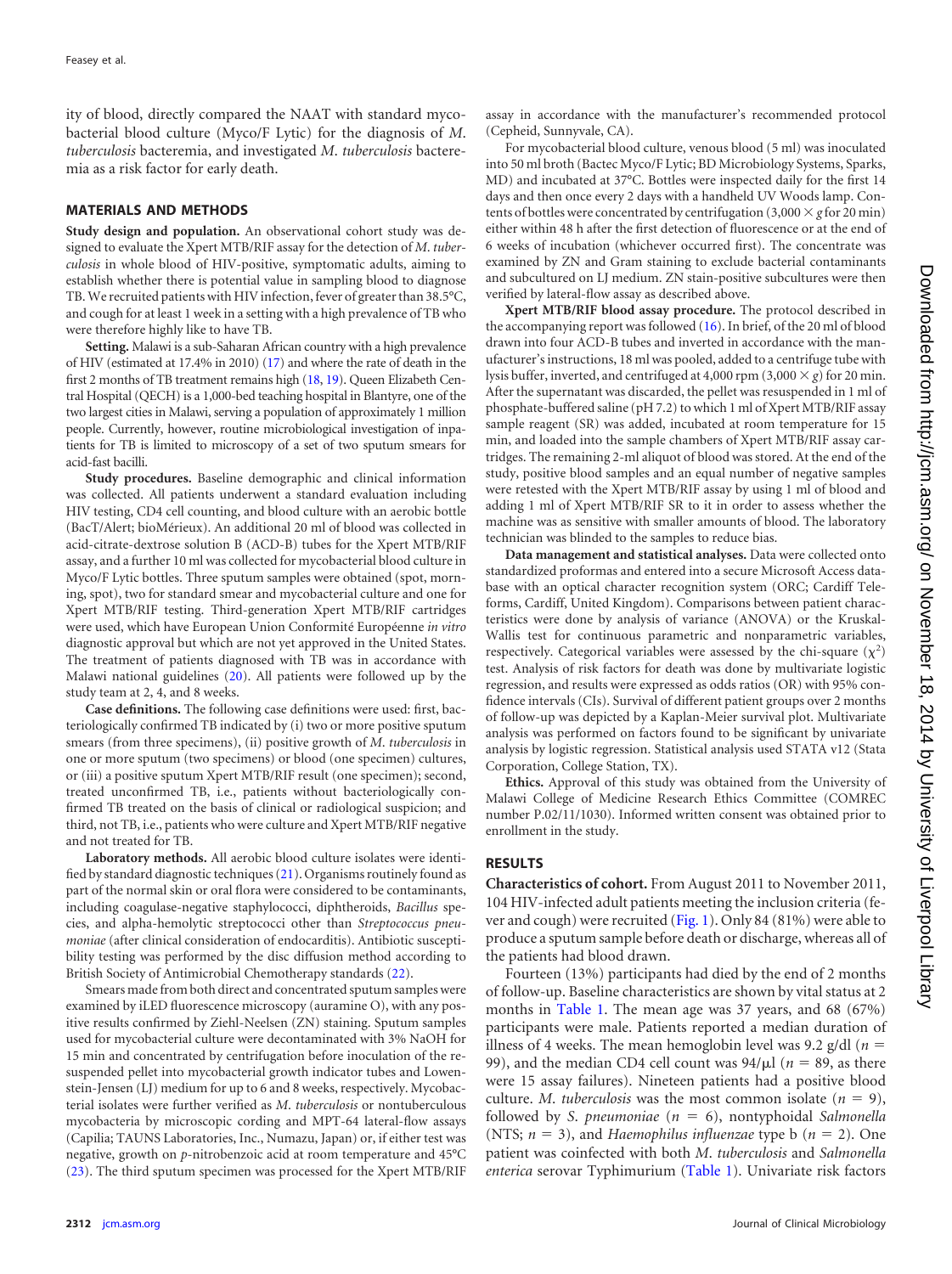

<span id="page-3-0"></span>**FIG 1** Flow chart of enrollment and exclusion criteria, study procedures, and survival analysis groups by Xpert MTB/RIF blood assay result. CFR, case fatality rate.

for death included male gender  $(P = 0.02)$  and *M. tuberculosis* bacteremia ( $P = 0.016$ ).

Eighty-two patients submitted three sputum samples, and a further two submitted two sputum samples. Forty-four patients (43%) met case definitions for bacteriologically confirmed TB, and all of them were sputum culture positive. There were no additional diagnoses of TB made by the Xpert MTB/RIF sputum assay or by mycobacterial blood culture in sputum culture-negative patients. No mycobacteria other than *M*. *tuberculosis* were isolated, and all samples positive by Xpert MTB/RIF assay (*n* 33) were rifampin susceptible. Except for three invalid GeneXpert tests (4%) reported for sputum samples, no errors or sputum contamination events were observed.

All 104 patients were reviewed 2 weeks after discharge, and 95 were followed up until death or discharge from the study at 2 months. Follow-up visits ensured that patients had received the results of their investigations and had commenced antiretroviral therapy where indicated by Malawian national guidelines. In total, 7/104 (7%) had died after 2 weeks, 14/95 (15%) had died at 2 months, and 9/104 (9%) were lost to follow-up.

**Xpert-MTB/RIF assay for the diagnosis of TB from blood.** *M*. *tuberculosis* was detected by Xpert MTB/RIF assay in 10/104 samples (10%), with 66 (63%) negative and 28 (27%) invalid results or errors. Its sensitivity was 21% compared to that of the gold standard. Nine of these 10 patients were sputum culture positive; however, the 10th patient died before he could submit sputum; therefore, this patient was excluded from the sensitivity analysis. In contrast, only 4/9 (44%) Xpert blood-positive cases were sputum smear positive. The specificity of the Xpert blood assay was therefore 100% (95% CI, 94 to 100) [\(Table 2\)](#page-4-1).

Although the sensitivity of 21% was identical to that of mycobacterial blood culture, there were some discrepancies between blood culture and the NAAT; 4/9 patients found to be Xpert blood positive were blood culture negative, while 4/9 patients who were blood culture positive were Xpert *M*. *tuberculosis* negative. Five patients were positive by both assays (56% concordance). The mean time to culture positivity was slightly less at 29 days for Xpert MTB/RIF-positive patients versus 34 days for Xpert MTB/RIFnegative patients.

On retesting of anticoagulated blood from participants who were Xpert blood assay positive, only 3/6 (50%) 1-ml aliquots were found to be positive, supporting the use of a lysis-centrifugation step to enable larger volumes of blood to be assayed by the Xpert platform [\(16\)](#page-6-8).

**Characteristics of and clinical outcomes of** *M***.** *tuberculosis* **bacteremia.** Of the 10 patients who were Xpert blood assay posi-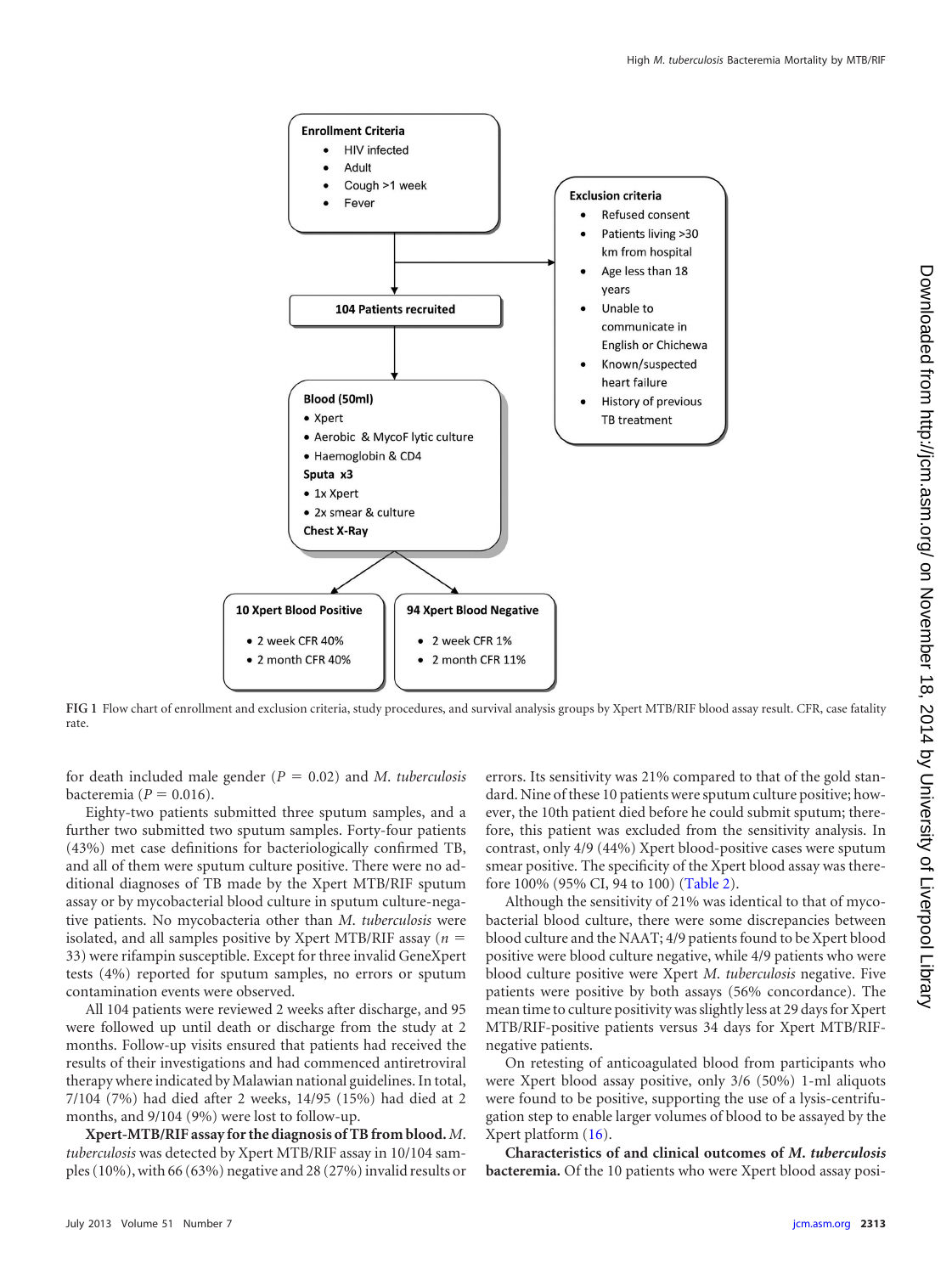<span id="page-4-0"></span>

|  |  |  | TABLE 1 Baseline characteristics according to vital status at 2 months <sup>a</sup> |
|--|--|--|-------------------------------------------------------------------------------------|
|--|--|--|-------------------------------------------------------------------------------------|

| Baseline characteristic                                 | Alive         | Dead          | $P$ value  |
|---------------------------------------------------------|---------------|---------------|------------|
| No. (%) of patients                                     | 90 (87)       | 14(13)        |            |
| No. $(\% )$ of males                                    | 56(62)        | 13(93)        | 0.02       |
| Age $(yr)$                                              | 37.1(10.6)    | 35.7 (7.9)    | 0.63       |
| Avg duration (weeks) of illness (quartiles<br>$25 - 75$ | $4(2-4)$      | $4(3-8)$      | 0.73       |
| No. (%) with hemoptysis                                 | 17(19)        | 1(7)          | 0.28       |
| No. (%) with night sweats                               | 59 (66)       | 7(50)         | 0.79       |
| No. $(%)$ with wt loss                                  | 78 (87)       | 13(93)        | 0.46       |
| Avg systolic blood pressure (mmHg) (SD)                 | 117(57)       | 107(17)       | 0.52       |
| Avg respiratory rate $(>28/\text{min})$ (SD)            | 36(42)        | 7(50)         | 0.59       |
| Avg Karnofsky score (quartiles 25-75)                   | $70(60 - 80)$ | $70(60 - 80)$ | 0.79       |
| No. $(\% )$ with hemoglobin level $(g/dl)$ of:          |               |               |            |
| $<$ 7                                                   | 13(62)        | 7(33)         | $0.03^{b}$ |
| $7 - 10$                                                | 30(80)        | 3(8)          |            |
| $10.1 - 13$                                             | 29(91)        | 2(6)          |            |
| >13.0                                                   | 8(80)         | 0(0)          |            |
| No. $(\% )$ with CD4 cell count/ $\mu$ l of:            |               |               |            |
| $50$                                                    | 18(72)        | 4(16)         | $0.26^{b}$ |
| $50 - 200$                                              | 32(84)        | 3(8)          |            |
| >200                                                    | 22(81)        | 3(11)         |            |
| Unknown                                                 | 10(71)        | 4(29)         |            |
| No. (%) with BSI due to:                                |               |               |            |
| Any pathogen                                            | 13(72)        | 5(28)         | 0.93       |
| M. tuberculosis                                         | 5(56)         | 4(44)         | 0.016      |
| Other                                                   | 8(89)         | 1(11)         | 0.23       |
| H. influenzae type b                                    | 1(100)        | 0(0)          |            |
| <b>NTS</b>                                              | 2(67)         | 1(33)         |            |
| S. pneumoniae                                           | 5(100)        | 0(0)          |            |

*<sup>a</sup>* Two bacteremic patients were lost to follow-up by 2 months: 1 with *H*. *influenzae* type b, 1 with *S*. *pneumoniae*.

*<sup>b</sup> P* value for trend.

tive, 9 (90%) were male. Their mean hemoglobin level was significantly lower than that of the rest of the cohort at 6.5 g/dl ( $P =$ 0.0012), while their median CD4 cell count of  $54/\mu$ l showed a trend toward being lower ( $P = 0.09$ ). The 10 patients did not show a significant difference from the rest of the cohort at presentation in terms of age or duration of illness [\(Table 3\)](#page-5-0).

The most striking association between Xpert blood results and clinical data related to patient outcome; 4/10 (40%) Xpert bloodpositive participants died in the first 2 weeks [\(Fig. 2\)](#page-5-1), with an adjusted OR of death of 44 (95% CI, 3 to 662) [\(Table 4\)](#page-5-2). This effect persisted at 2 months, although the size of the effect was diminished (OR, 5.6; 85% CI, 1.3 to 24.6). Conversely, Xpert blood assay-negative participants with confirmed TB had a remarkably low mortality rate at 2 weeks (0/35 died) and 2 months (2/35 [6%] died). Of the four patients who were Xpert blood assay positive

and died, three were positive by conventional mycobacterial blood culture; therefore, this effect was seen among TB blood culturepositive patients too; the OR of death with a positive blood culture was 11.4 (1.8 to 70.0) at 2 weeks and 6.8 (1.5 to 31.6) at 2 months.

### **DISCUSSION**

The main findings of this evaluation of the Xpert-MTB/RIF assay with blood samples from febrile HIV-infected patients suspected of having TB were that detection of *M*. *tuberculosis* bacteremia by NAAT was rapid and had high specificity (100%) but low sensitivity (21%) compared to sputum culture. Xpert-MTB/RIF blood results were highly predictive of early death, with 40% of the positive participants dying within the first 2 weeks of admission, compared to none of 35 participants with confirmed TB who were Xpert blood assay negative. The good prognosis of the Xpert blood

<span id="page-4-1"></span>**TABLE 2** Sensitivities and specificities of both the Xpert MTB/RIF platform with blood and conventional mycobacterial blood culture against the gold standard of sputum culture for TB diagnosis*<sup>a</sup>*

| Test                     | No. positive/total, % | No. positive/total, %           | No. positive/total, % | No. positive/total, % |
|--------------------------|-----------------------|---------------------------------|-----------------------|-----------------------|
|                          | sensitivity (95% CI)  | specificity $(95\% \text{ CI})$ | $PPV^b$ (95% CI)      | $NPV^c(95\% CI)$      |
| Xpert MTB/RIF with blood | $9/43, 21(10-36)$     | $61/61$ , 100 (94-100)          | $9/9, 100 (66 - 100)$ | $60/94, 64(53-74)$    |
| Blood culture            | $9/43, 21(10-36)$     | $61/61$ , 100 (94-100)          | $9/9, 100 (66 - 100)$ | $60/94, 64(54-74)$    |
|                          |                       |                                 |                       |                       |

*<sup>a</sup>* The prevalence of TB in this study was 41%.

*b* PPV, positive predictive value.

*<sup>c</sup>* NPV, negative predictive value.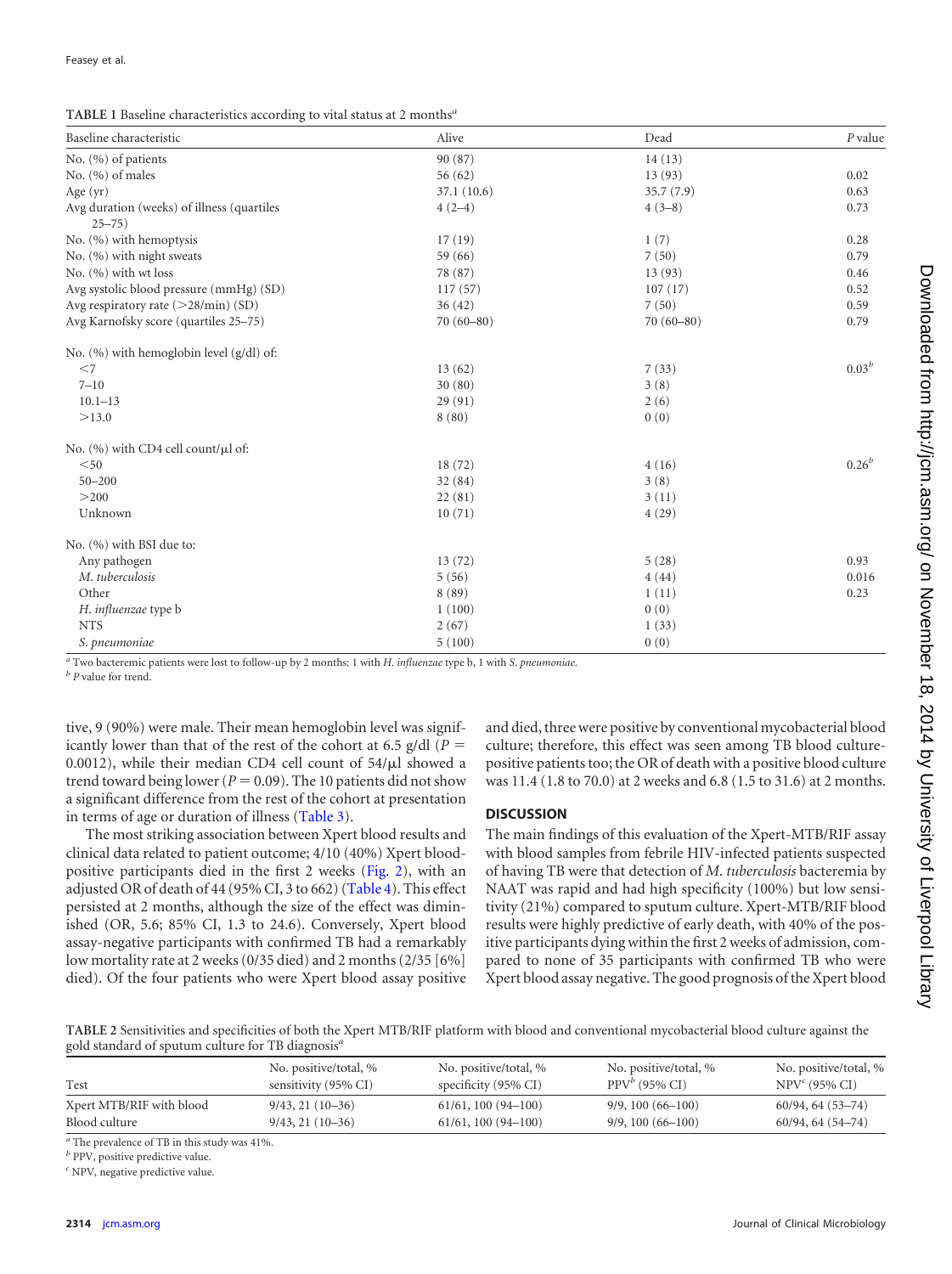<span id="page-5-0"></span>

| TABLE 3 Comparison of clinical characteristics of patients in different diagnostic categories <sup>a</sup> |  |  |  |
|------------------------------------------------------------------------------------------------------------|--|--|--|
|                                                                                                            |  |  |  |

| Diagnostic category or<br>parameter | No. $(\% )$ of<br>males | Mean age, yr<br>(SD) | Mean illness duration,<br>wk(SD) | Mean hemoglobin level,<br>$g/dl$ (SD) | Median CD4 cell<br>count/ $\mu$ l (IQR) <sup>b</sup> |
|-------------------------------------|-------------------------|----------------------|----------------------------------|---------------------------------------|------------------------------------------------------|
| Xpert blood positive                | 9(90)                   | 38.1(1.5)            | $3(1.0-4.0)$                     | 6.8(0.7)                              | $54(48-60)$                                          |
| PTB and Xpert blood negative        | 22(63)                  | 35.3(2)              | $4(2.0-8.0)$                     | 9(0.4)                                | $89(29 - 373)$                                       |
| Treated, unconfirmed TB             | 21(78)                  | 37.1(1.6)            | $4(2.0-8.0)$                     | 9.2(0.5)                              | $108(36-351)$                                        |
| Not TB                              | 17(53)                  | 38.2(2)              | $2.5(1.0-12.0)$                  | 10.4(0.5)                             | $152(23 - 490)$                                      |
| P value                             | 0.11                    | 0.71                 | 0.82                             | < 0.001                               | 0.09                                                 |

*<sup>a</sup>* Continuous parametric data (age, hemoglobin level, and duration of illness) were analyzed by ANOVA, continuous nonparametric data (CD4 cell count) were analyzed by Kruskal-Wallis test, and categorical data (gender) were analyzed by chi<sup>2</sup> test.

*<sup>b</sup>* IQR, interquartile range.

assay-negative TB patients persisted to 2 months (2/35 [6%] died), despite a high prevalence of risk factors for death such as advanced immunosuppression, anemia, and WHO-defined clinical "danger signs." Blood was tested with the Xpert-MTB/RIF assay only once, at presentation, because of the volume required; however, there was no evidence of occult *M*. *tuberculosis* bacteremia in the follow-up of this cohort and therefore no rationale for serial blood testing for *M*. *tuberculosis*.

In this study, the speed with which patients with *M*. *tuberculosis* bacteremia died was striking [\(Fig. 2\)](#page-5-1). Unlike our study patients, people presenting to health care facilities in sub-Saharan Africa are often too sick or simply unable to produce sputum, making blood an attractive alternative sample for the diagnosis of TB. Furthermore, diagnostic facilities for febrile patients are frequently unavailable in sub-Saharan Africa; therefore, it is often normal to exclude or treat malaria first and then empirically treat bacterial infection and only after there is a failure to recover on antibiotics to empirically treat TB. Our data suggest that patients with *M*. *tuberculosis* bacteremia have a high risk of early death and that this incremental approach to empirical therapy introduces a potentially fatal delay in the initiation of anti-TB chemotherapy (ATC). Rapid testing of blood for TB with the Xpert platform may facilitate the rapid diagnosis of TB and consequently the early initiation of ATC.

The Xpert MTB/RIF blood test identified 100% of the patients who died of TB at 2 weeks and 67% (4/6) of those who died of TB at 2 months and so could potentially be used to distinguish pa-



<span id="page-5-1"></span>**FIG 2** Kaplan-Meier survival plots by TB diagnostic group (Xpert MTB/RIF blood assay positive, culture-confirmed TB/Xpert blood assay negative, treated unconfirmed TB, and not TB).

tients requiring more intensive investigation and therapy from those who have a good prognosis under the current standard management approach. Of note, in the case of one of the two patients with pulmonary TB without *M*. *tuberculosis* bacteremia who died, the Xpert assay was not negative but failed. Also notable is that *M*. *tuberculosis* bacteremia accounted for a significant proportion of the deaths of febrile HIV-infected adults in this setting, irrespective of the final diagnosis (population-attributable fraction, 28% at 2 months postadmission).

Facilities were not available to induce sputum or perform bronchoalveolar lavage for patients who were unable to produce sputum or to perform postmortem examinations of all those who died before they could produce a sample. This was the first field test of the lysis-centrifugation protocol, which enables the concentration of large volumes of blood, and there were a number of "pressure-abort" failures caused by high pressures within the test cartridges, usually across the sample filter that is integrated into the cartridge. Visible clots were noted in many of the blood samples drawn. This was not noted in blood samples drawn from healthy volunteers in the U.S.-based study. Clots would logically be an obvious cause of high pressures. The clots in the blood suggest either an error in the technique used to draw blood or something more fundamentally different such as clotting factor activation associated with elevated cytokine levels because of systemic illness or dehydration. Further investigation is needed, but we suggest that blood with visible clots should not be tested with the Xpert platform.

Multiple studies from Africa with blood culture have demonstrated that TB is a common cause of BSI [\(24\)](#page-6-16), and our data add to the existing evidence that it is an important cause of a high early death rate [\(25\)](#page-6-17). Previous studies have not provided sufficiently timely data for clinical intervention, but the rapid diagnosis of *M*. *tuberculosis* bacteremia via the Xpert-MTB/RIF platform provides the opportunity to target patients at high risk of death. There is therefore an urgent need to investigate the conditions under which empirical or early treatment for *M*. *tuberculosis* sepsis should be commenced in order to prevent the high early death rate

<span id="page-5-2"></span>**TABLE 4** Univariate and multivariate analyses of risk factors for early death (2 weeks)*<sup>a</sup>*

|                        | OR (95 % CI)         |                       |  |  |
|------------------------|----------------------|-----------------------|--|--|
| Risk factor            | Univariate analysis  | Multivariate analysis |  |  |
| Xpert blood positivity | 20.22 (3.66-111.78)  | 43.93 (2.92–661.55)   |  |  |
| Low hemoglobin level   | $5.96(1.34 - 26.58)$ | $4.25(0.51 - 35.68)$  |  |  |
| Low CD4 cell count     | $3.81(0.83 - 17.51)$ | $6.56(0.36 - 120.20)$ |  |  |

*<sup>a</sup>* Odds ratios per unit change in hemoglobin and CD4 count categories are shown.